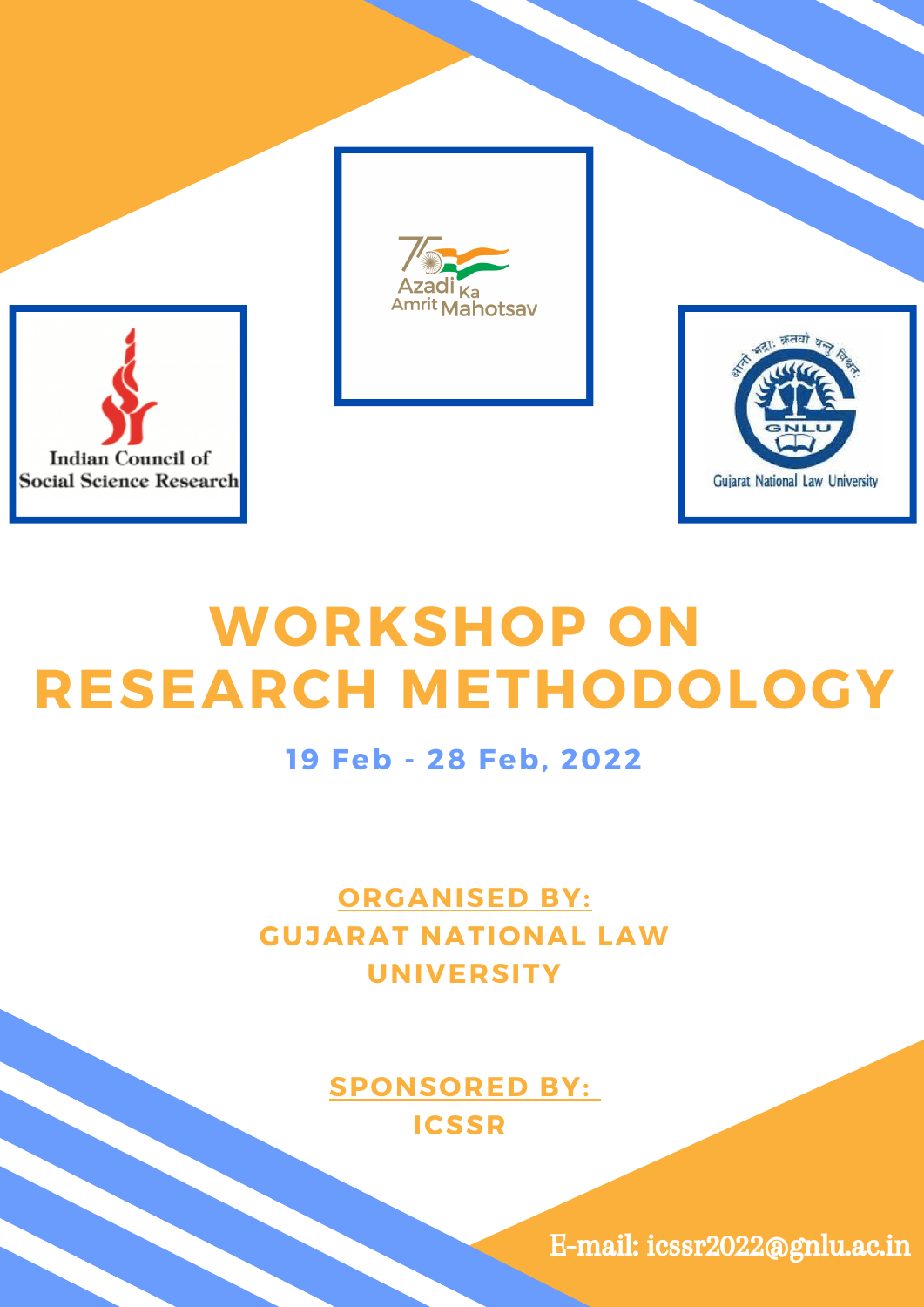## **About the Workshop**

Research is the basis of creativity and innovation. Academic research seems to be the most acceptable and influential element in higher education. The institutions of higher education are focusing on competence-based teaching, especially for Masters and Ph.D. level education. Although many Indian universities have been ranked among top 500 institutes by QS ranking, Indian learners and educators are still facing crucial challenge in creating, nurturing and maintaining the level of quality research. It is essential to develop a sound methodological base of research among the researchers to cope up with challenges in the field of research. Therefore, the current workshop is an effort to enrich the research scholars on research methodology. The workshop will provide students with an overview of the different dimensions of research.

- To provide solutions to research challenges
- To enable the participants to understand the process of appropriate selection of design, sample, sample size, data collection, and selection of appropriate measures of data collection and data

# **Objectives of the Workshop**

analysis and interpretation of results.

To encourage the participants to advance their understanding of methods and software of data analysis in both qualitative and quantitative research.

The main objective of the workshop is to acquaint the participant with the process and steps involved in Research.

# **Key Topics to be Covered**

- Research Integrity, Ethics, and Anti Plagiarism Rules
- Qualitative and Quantitative research
- e-resource efficacy for research
- Sampling and Sample Size Calculation
- Literature Review and Importance of Citation
- Tools and techniques of data collection
- Formulating research Problem, Objectives, Research Question and Hypothesis
- Data Analysis (Quantitative and Qualitative)
- Conceptualizing research design
- Funding Avenues in Social Science Research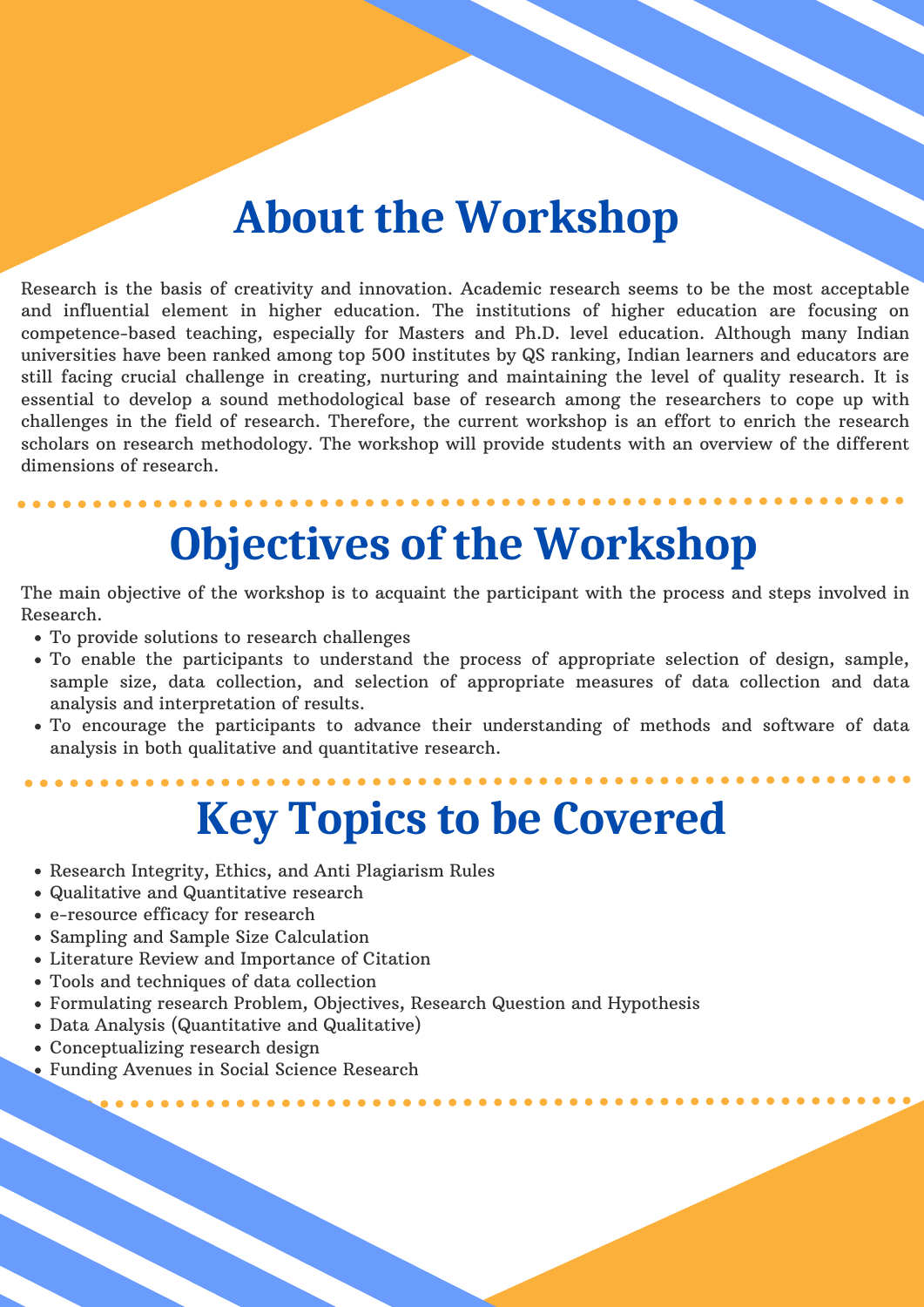- Workshop invites applications from eligible candidates all over India.
- Applicants enrolled for M.Phil./Ph.D./PDF in a UGC recognized university/deemed university/colleges/institutes of national importance or ICSSR Research Institutes only can apply for the workshop.
- The Specialisation of the applicant in M.Phil./Ph.D./PDF can be Social Sciences or interdisciplinary areas.
- The application should be duly forwarded by the affiliating institution of the applicant.

- We invite applications from interested eligible candidates.
- Application along with forwarding letter from the affiliated institution to be mailed to [icssr2022@gnlu.ac.in](mailto:icssr2022@gnlu.ac.in)
- Applicant should also submit a synopsis on the research area of their interest with not more than 1500-2000 words along with the application form.
- Selected candidates would be informed through Email.

## **Participants & Eligibility**

## **Application**

## **Intake & Selection Criteria**

- Last date for the receipt of application form, forwarding letter along with the Synopsis: **15 Jan, 2022**
- Selection to be communicated by: 1**0 Feb, 2022**
- Workshop/Course Dates: 19 Feb **22 Feb, 2022**

The number of seats for the course is limited to 30. Those who have attended any workshop on Research Methodology sponsored either by UGC or ICSSR are not eligible to apply for this programme. The selection committee will select the participants for the workshop after reviewing the application. The guideline of ICSSR shall be strictly followed for selection and the conduction of the programme. It is desirable for all the selected participants to have their own laptop for the virtual classes.

# **Venue & Certificate of Participation**

- We are organizing the workshop online and the platform to be used for the same is Cisco WebEx.
- Attendance for each session is mandatory. Only candidates with 100% will be eligible to receive the certificate of participation.



### Important Dates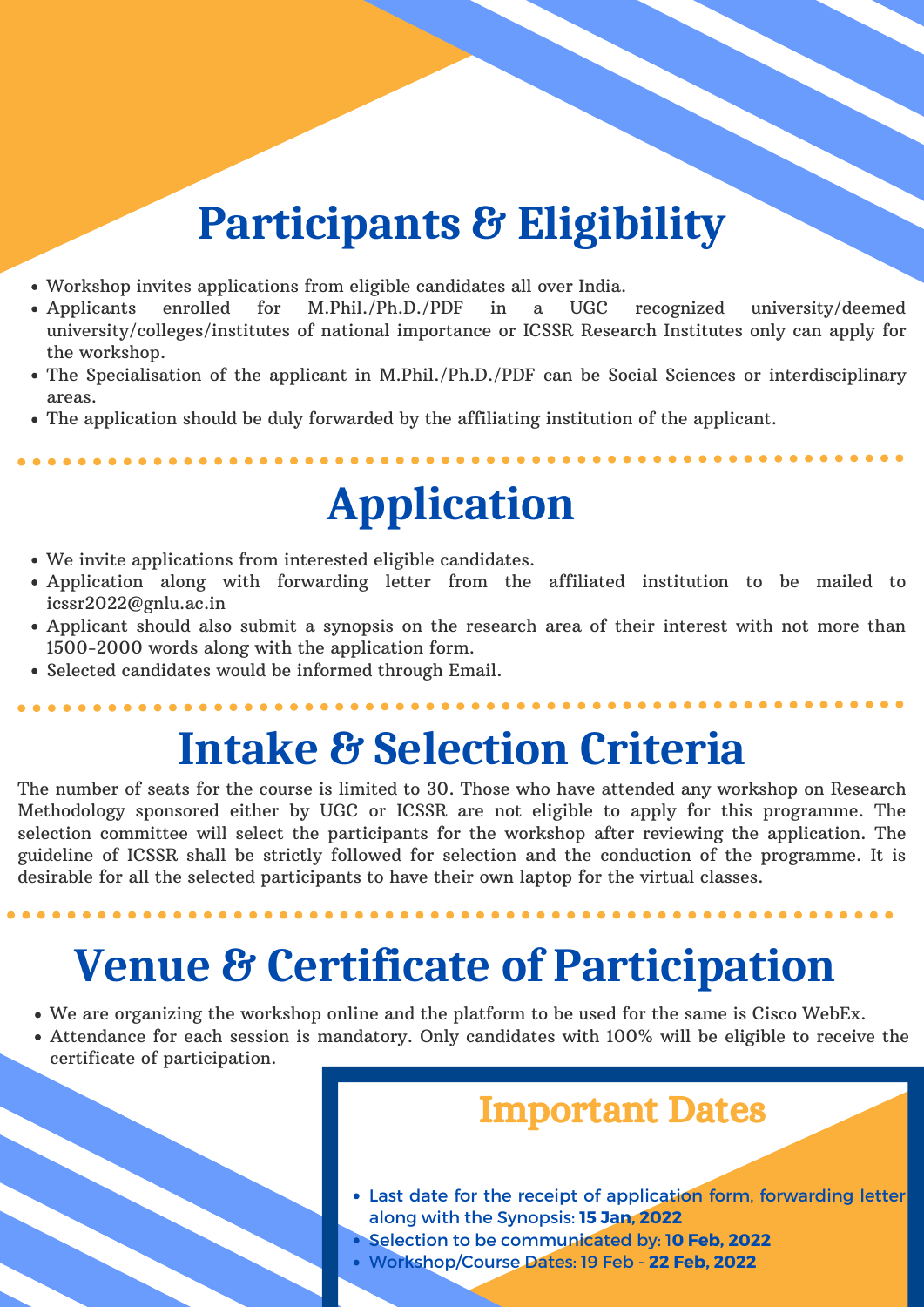## **About Gujarat National Law University**

Gujarat National Law University (GNLU), located in Gujarat, India, was established by the Government of Gujarat under the Gujarat National Law University Act, 2003 and is recognized by the Bar Council of India (BCI) and University Grants Commission (UGC). GNLU is a comprehensive, student-centric, multidisciplinary, and research-focused University, dedicated to building an environment enabling critical thinking on fundamental legal issues. It offers (1) B.A., LL.B. (Hon.), (2) B.Com., LL.B. (Hon.), (3) B.Sc., LL.B. (Hon.), (4) B.B.A., LL.B. (Hon.), (5) B.S.W., LL.B, (6) LL.M. and (7) Ph.D. in law and allied subjects.

GNLU is ranked 6th in the latest ranking issued by the National Institutional Ranking Framework (NIRF), 2021 of the Government of India. GNLU has also been awarded "A" Grade by the National Assessment and Accreditation Council (NAAC) and ranked number 1 in Gujarat with 5 stars by the Gujarat State Institutional Ranking Framework.

GNLU is committed to excellence in teaching, research, and holistic development of the student and staff. It aims to develop a sense of responsibility among the students and research scholars to serve society with the help and in the field of law by developing skills with regard to advocacy, legal service, legislation, law reforms, and the like. It aims to promote legal knowledge and to make law and the legal process efficient instruments of social development and social justice.



### **About GNLU Research and Publication Division**

The Research and Publication Division of GNLU aims to build a high-quality research environment for its faculty and students. An integral part of this endeavor is capacity building and this webinar aims to achieve the objective. The research division provides a research platform through its 20 Centres of excellence and more than 10 endowed Research Programmes which are in collaboration with the PSU's and other renowned organizations. The excellence centres are catering to the need for legal research in varied fields like International Law, Air and Space law, sports law, etc. These centres provide the richest and most comprehensive approach to research and policy-making on various legal issues.

Our focus is to make GNLU a research-based teaching university, with a concerted focus on interdisciplinary research, strong publications, training, and extension programmes for policy-makers and executives across the nation and the world endeavors a holistic approach to education, training, and research. GNLU caters to the needs of the Judiciary, Government, Law Firms, Corporate, and PSU's, Trade and Commercial houses, Academia, NGOs, and all the stakeholders by entering into endowments with them.